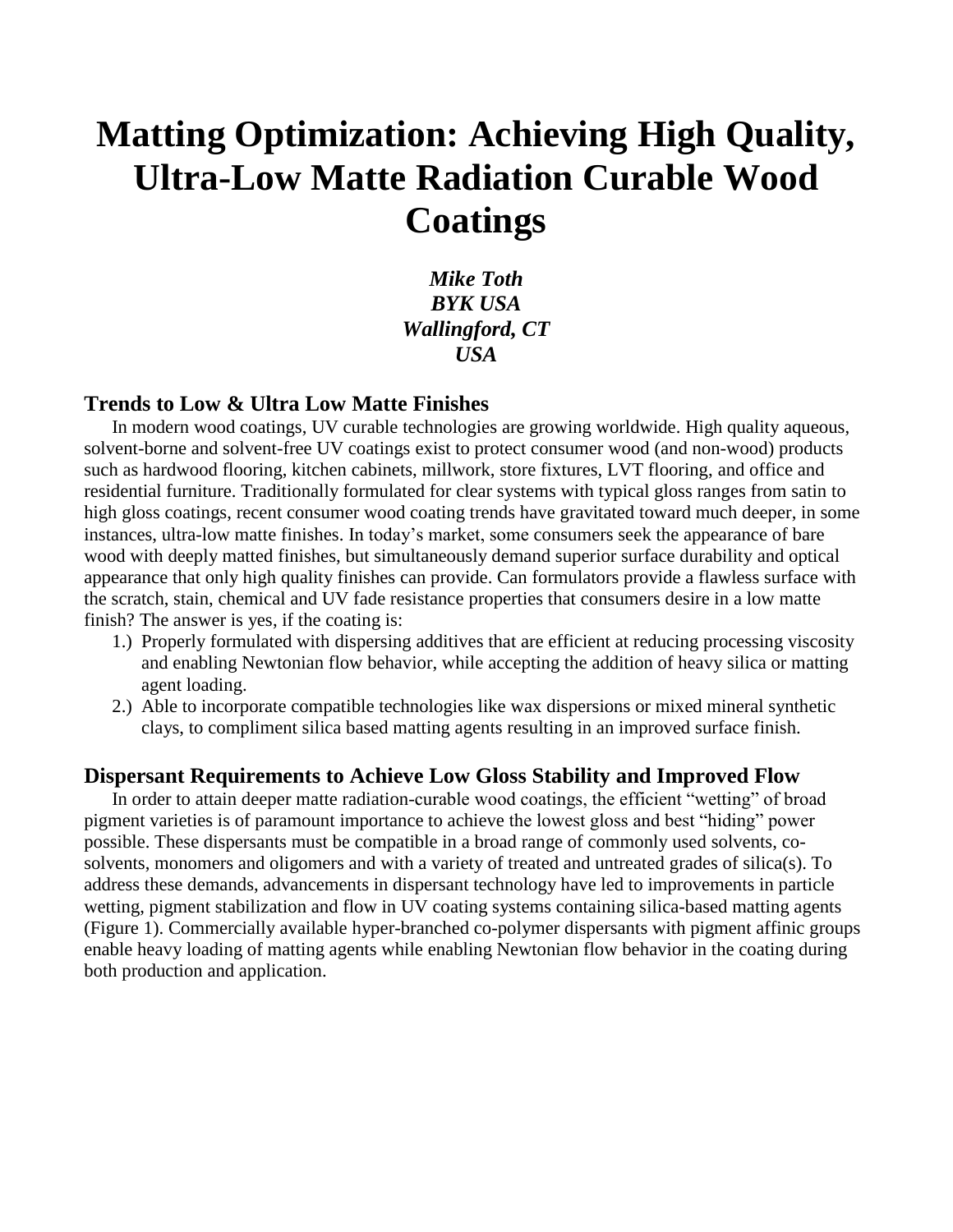Figure 1: Example same 100% UV formulation, at 12% silica loading, hyper-branch co-polymer dispersant on right has superior flow



# **How Hyper-branched Co-Polymer Dispersants Work**

Customized hyper-branched co-polymers with pigment affinic groups work to de-flocculate matting agents by means of steric stabilization (Figure 2A). Steric stabilization can be described as a 3D network of weak intermolecular attractions and repulsions. The anti-flocculation "effect" of the dispersant helps to reduce pigment settling and thereby improves the storage stability of the coating, often mitigating the despised "hard-pack" settling outcome of matting agents left to the natural forces of time, temperature, and gravity. Undoubtedly, the most beneficial result of this chemical interaction between dispersant and the deflocculated matting agents is a Newtonian flow behavior of the now heavily matted coating. Enabling for Newtonian flow provides a significant reduction in processing viscosity and can help to improve the surface leveling characteristics and pigment orientation of the matting agent present in the coating's film (Figure 2B). These custom hyper-branched dispersant technologies often share the same active ingredient, but whose delivery form (carrier) is modified for use in different coating technologies such as aqueous, solvent-borne or solvent-free coating systems.

Figure 2A:

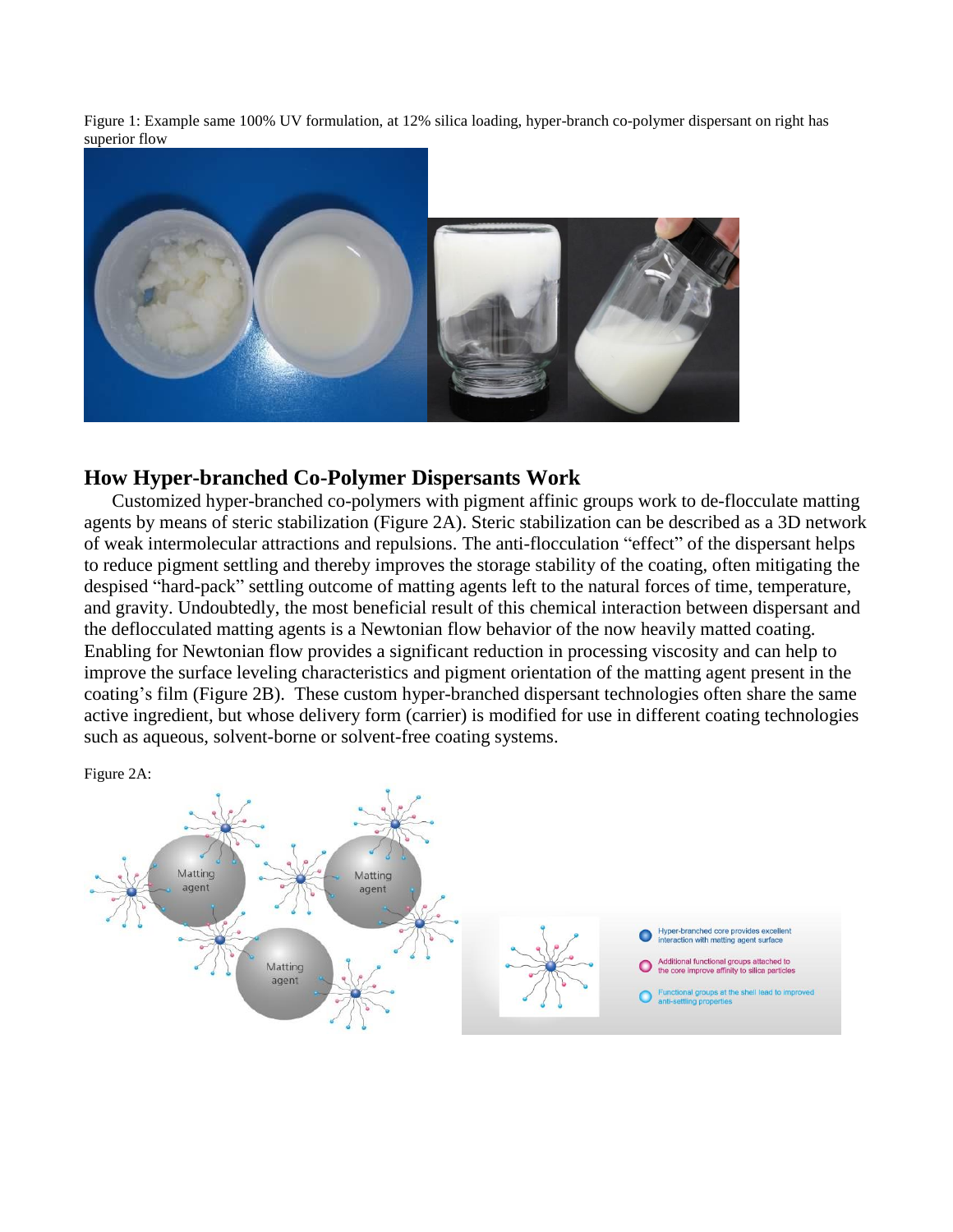Figure 2B: 100% UV. Left = No dispersant, Center= Standard, Right= optimized flow from hyper-branched results in lower viscosity



Additionally, during roll-coat application (Figure 3) with heavily matted UV coatings, the use of a hyper-branch co-polymer dispersant can improve silica orientation and flow, which helps to eliminate roller marks or "roping" issues caused by poor flow behavior and leveling on the applicator roll. "Roping" on the applicator roller is detrimental to the finish quality as it transfers to the coated part.

Figure 3: "Roping marks" from poor leveling on 100% UV topcoat



#### **Silica-Based Matting Agents Advantage/Disadvantages**

UV coatings, especially higher solid and solvent-free UV systems, can be difficult to matte. The higher the resulting shrinkage during film formation, the better the matting efficiency will be. Therefore, aqueous or solvent-based technologies like nitrocellulose lacquers or low solids acrylic aqueous emulsions are often easier to matte. In contrast, high solids, solvent-free, and 100% solids UV coating systems can be a challenge to matte due to the very minimal-to-no film shrinkage that occurs during the expedient curing process with UV lamps. Silica-based matting agents are no doubt very effective with matting; however, silica based matting agents (especially fumed silica) are typically more difficult to handle in manufacturing environments than other matting agent options.

During the manufacturing process, the addition of a silica can cause significant clouds of "dusting" particulates, which can require extra housekeeping, and can be a challenge to ensure all silica particles reach their desired location – the manufacturing vessel. Furthermore, as processing viscosities rise, the addition of silica can cause the coating to have a tendency to "climb" up the vertical shaft of the mixer, complicating the dispersion and particle "wetting" process. Additionally, due to the "fluffy", less dense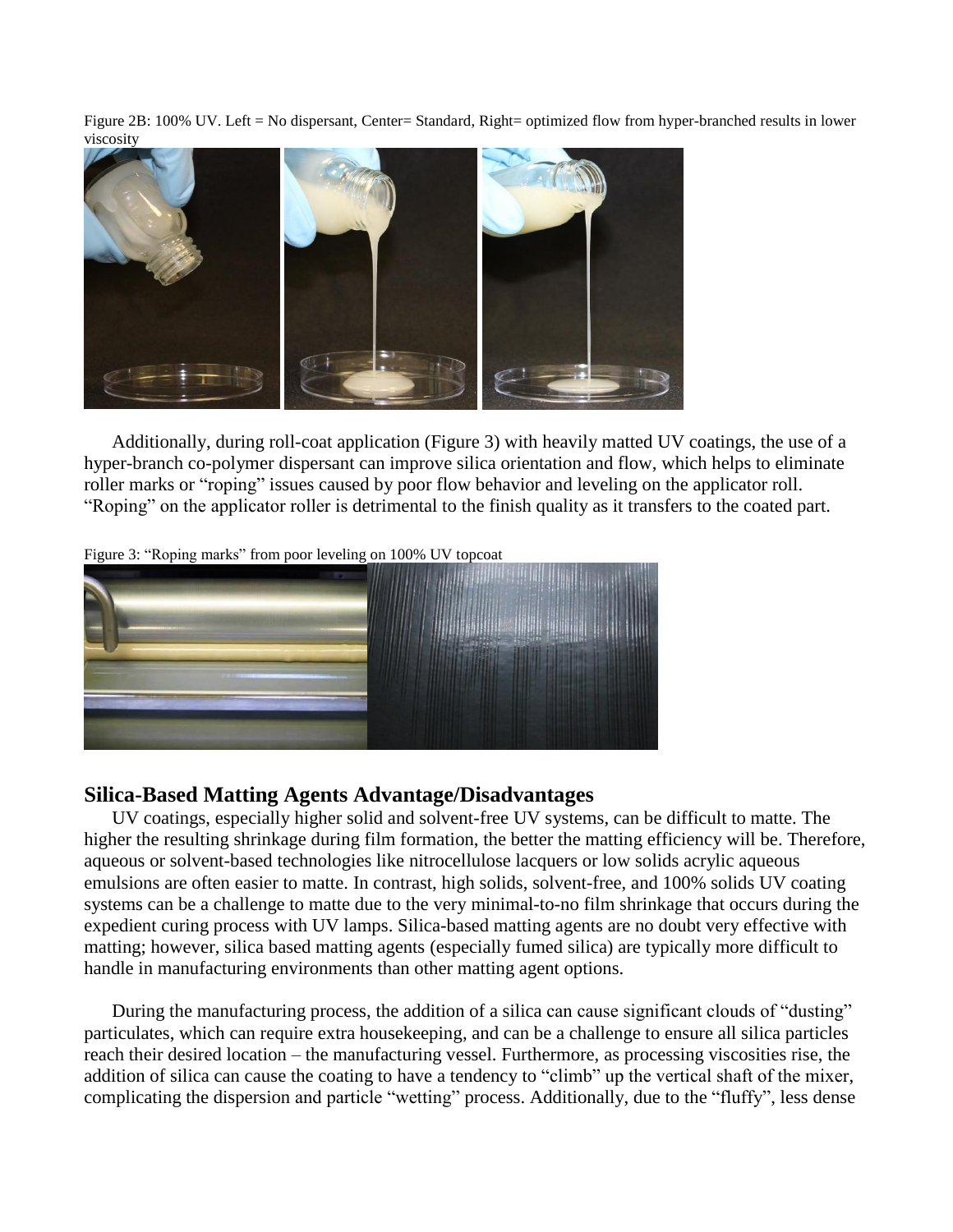nature of silica-based matting agents, significant processing time may be required for the addition of powdered silica into manufacturing batches in order to ensure sufficient particle wetting. Another challenge with low matte coating formulations that contain surface treated silica matting agents can be the generation of excessive foam, which may require a higher dosage of defoamer, air release and/or surface additives to correct and may existentially impact the total cost of the formulation.

## **Other Desirable Performance Characteristics for UV Coatings**

Beyond achieving low gloss stability and improved flow, the heavy pigment loading and rapid cure times associated with UV coatings can present additional challenges to formulators who seek to optimize these coatings. Additional formulary considerations to help address market demands for superior UV coatings may require improved clarity, scratch and abrasion resistance, soft feel effect (haptics), stable defoaming action (during production and application) and superior chemical and stain resistance qualities. In order to meet these special requirements, other additive technologies like wax dispersions and micronized waxes, and/or synthetic mixed mineral clays (MMT) can be used in conjunction with different silica types and hyper-branched co-polymer dispersants to achieve high quality results.

## **Considerations for Wax Dispersions and Micronized Waxes**

As previously mentioned, silica-based matting agents are excellent for obtaining matting efficiency in ultra and lower matte coatings but generally have inferior surface performance characteristics for scratch, mar, stain and chemical resistance when compared to wax dispersions or micronized wax additives. Particle size, polarity, and melting point are key factors for the surface performance of a wax. Alternate technologies, such as a liquid wax dispersion or micronized (powder form) wax exist as viable options to compliment silica-based matting agents commonly used in UV formulations. These wax additives can provide some additional matting effect, but more importantly, can significantly help to improve mechanical resistance, chemical resistance, scratch resistance, abrasion resistance, water repellency, and anti-blocking of a coating by being active at the air/surface interface. It is very important to consider the final properties you wish to achieve. (Figure 4A and 4B). Fine particle size micronized waxes in the 5 - 10 micron range that can match those particle sizes of common silica-based matting agents will help contribute to the desired lower optical matting properties.



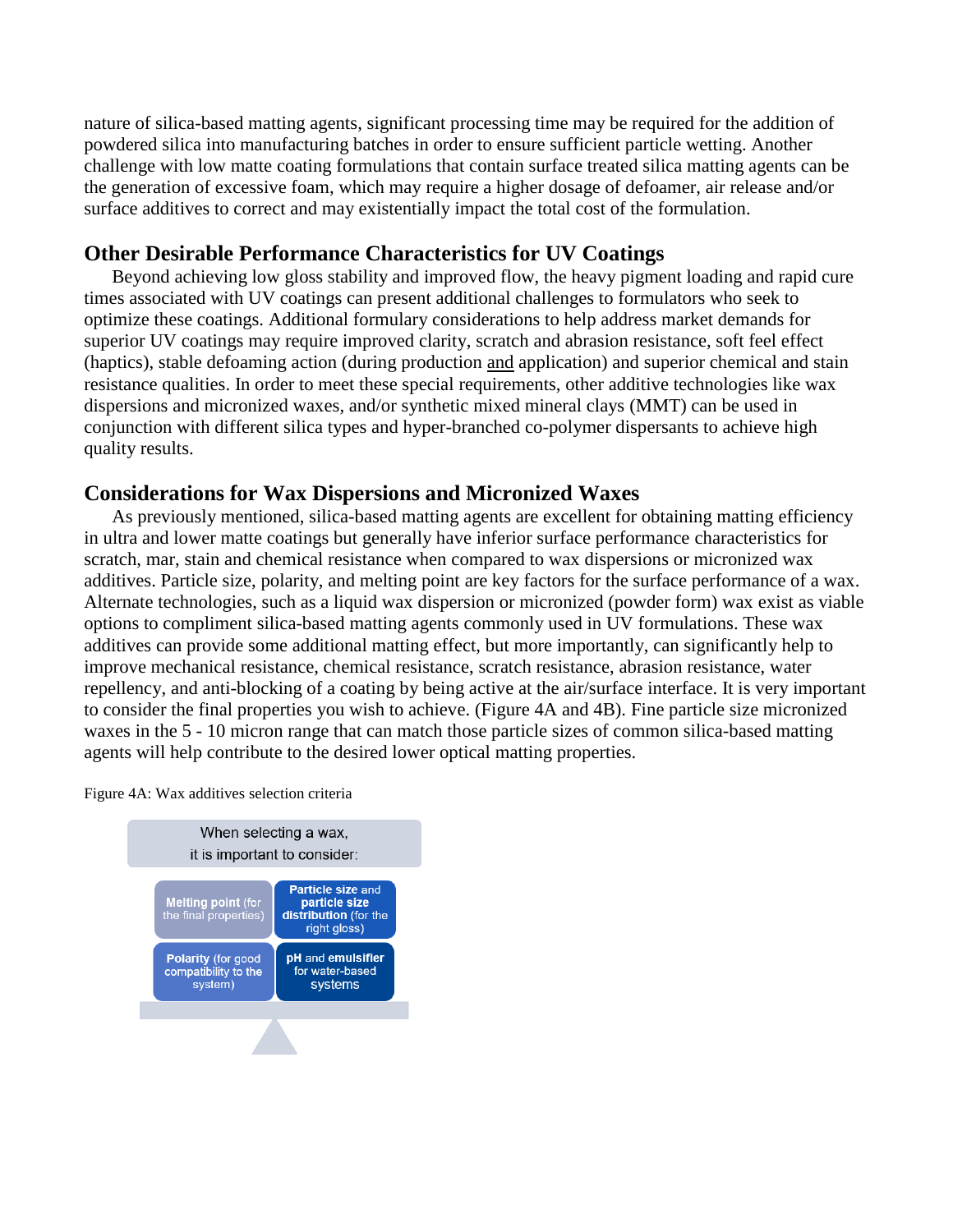Figure 4B: Surface improvement properties derived from wax chemistries



Furthermore, friendlier "green" technologies and select grades of micronized biodegradable and biorenewable organic polymer additives exist. The use of "green" organic polymers can be marketed as such while reducing negative impacts to the environment*.* Since improved distinction of image (DOI) and optical clarity are desirable features to consumers of wood coatings, new advances in micronized wax technology can help provide superior clarity in coating films when compared side by side to silicabased matting agents (Figure 5A, 5B and 5C).

Figure 5A: Micronized organic polymer wax, excellent transparency with matting



10% organic polymer/micronized wax

10% silica matting agent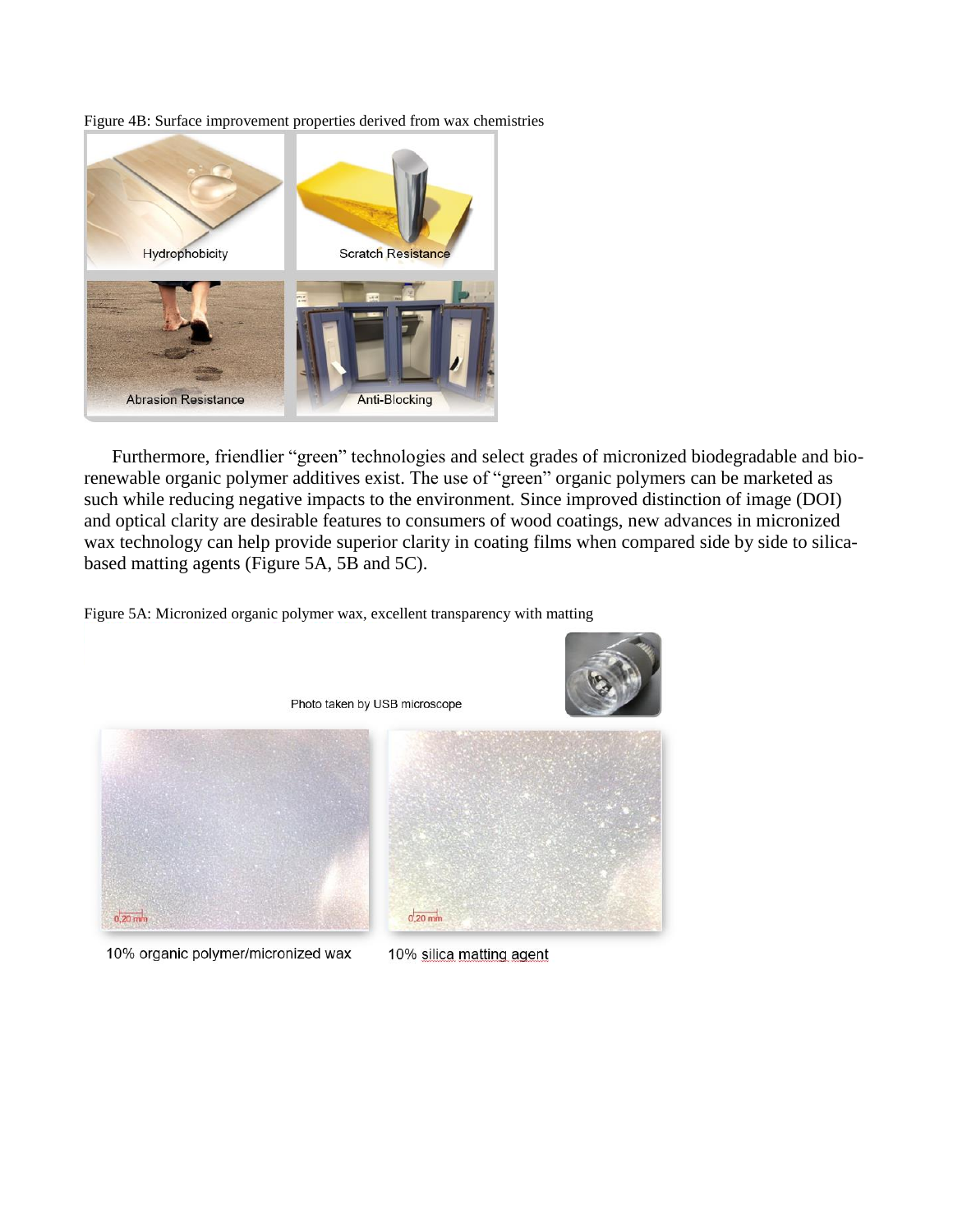Figure 5B: Silica-based matting agent at same dose and gloss level



Figure 5C: Micronized wax matting agent at same dose and gloss level



Another common wax-based chemistry for micronized wax products is PTFE (Teflon® containing) wax. Recent European regulatory concerns regarding a substance known as PFOA (perflurooctanoic acid), which can be present as a processing aid or "emulsifier" in PTFE waxes, is currently listed as a substance of concern. The more PFOA a PTFE wax contains, the easier it is to incorporate. To address regulatory concerns, PFOA-compliant versions are now commercially available. Micronized waxes create a microstructure on the film's surface that mechanically lowers the CoF (coefficient of friction), hence improving mechanical resistance and therefore less likely to mar or "burnish". PTFE waxes provide a strong reduction to the CoF, and therefore offer remarkable mechanical and chemical resistance at lower dosages. Taber testing cycles for wear resistance are generally improved. If additional "slip" is not desired, (i.e. hardwood flooring applications) larger particle size texturing grades exist. Waxes can impart hydrophobic properties to the film, which can ultimately hinder the ability of stains to penetrate. This hydrophobic benefit can ultimately lead to improved surface resistance to common household stain reagents such as mustard, red wine, iodine, food dye, and Sharpie® markers. Another benefit of micronized wax additives is they are easy to incorporate into batches (usually with low to moderate shear forces), have little to no effect on viscosity, and certain grades can produce highly transparent coatings.

Often polyethylene (PE) and ethylene vinyl acetate (EVA) co-polymer wax additives can help improve and delay the settling tendencies of a coating by keeping the silica from accumulating on the bottom of the container (Figure 6A). Many commercially available rheological (PE) or (EVA) wax dispersions help to improve the orientation of pigments, which positively contributes to the matting efficiency of silica-based matting agents. In summary, wax additives can be a **highly effective partner** to silica-based matting agents, providing improved surface, matting, and rheological control properties (Figure 6B).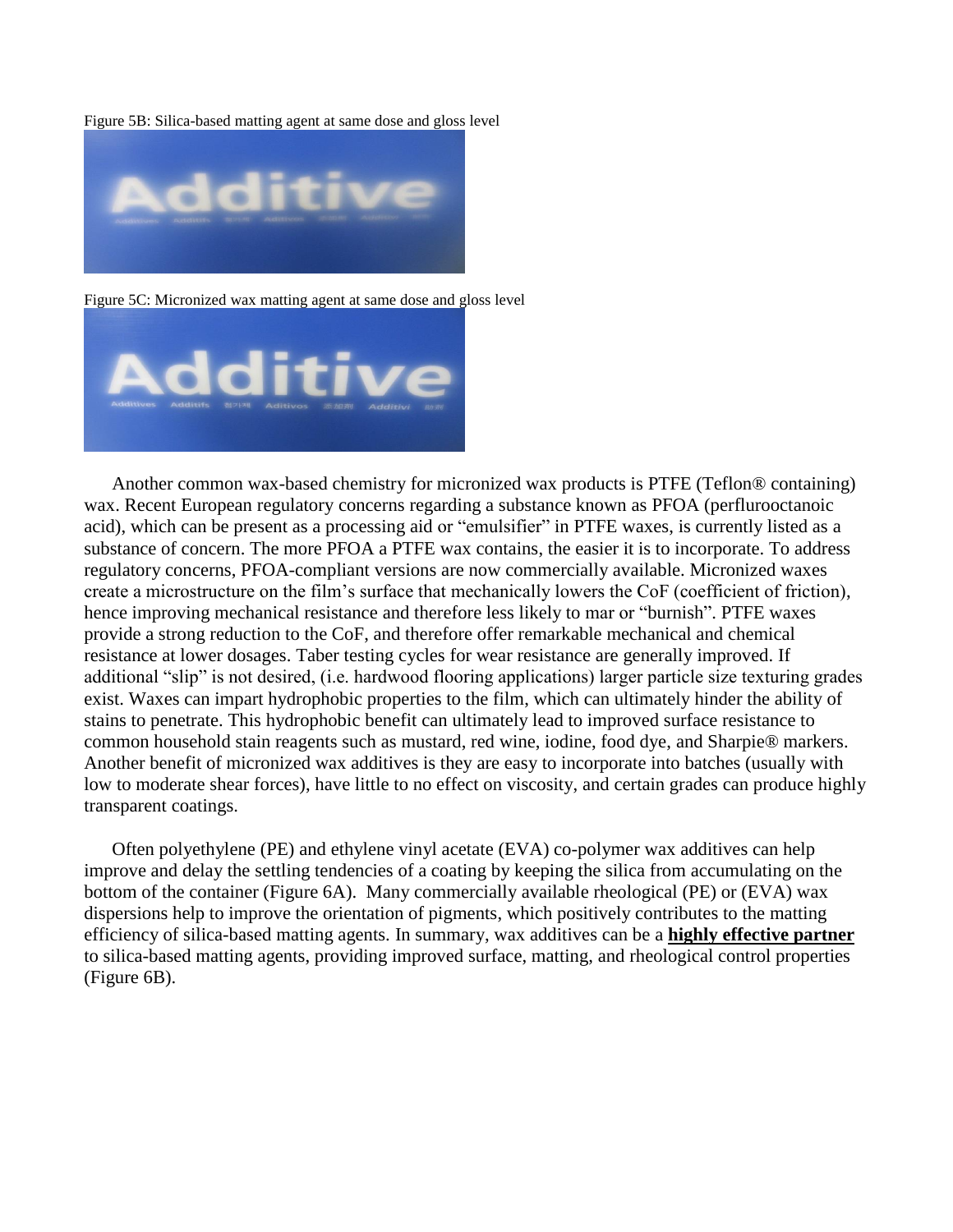

Figure 6A: Anti-settling example show casing different wax chemistries

Figure 6B: Micronized organic polymer; homogeneous distribution and excellent storage stability



# **Benefits of Mixed Mineral Thixotrope-Based Synthetic Clays for UV Coatings**

Another matting consideration that helps to provide rheological benefits for use in UV coatings is to incorporate a Mixed Mineral Thixotrope (MMT) additive, also referred to as a synthetic clay (Figure 7). MMT clays typically have a good performance-to-price ratio, have an affinity for matting and promote a pseudoplastic flow behavior in the coating. Pseudoplastic flow promotes sag resistance and anti-settling in coatings, viscosity in the low shear range, and will recover quickly from shear forces that deform the fluid's structure.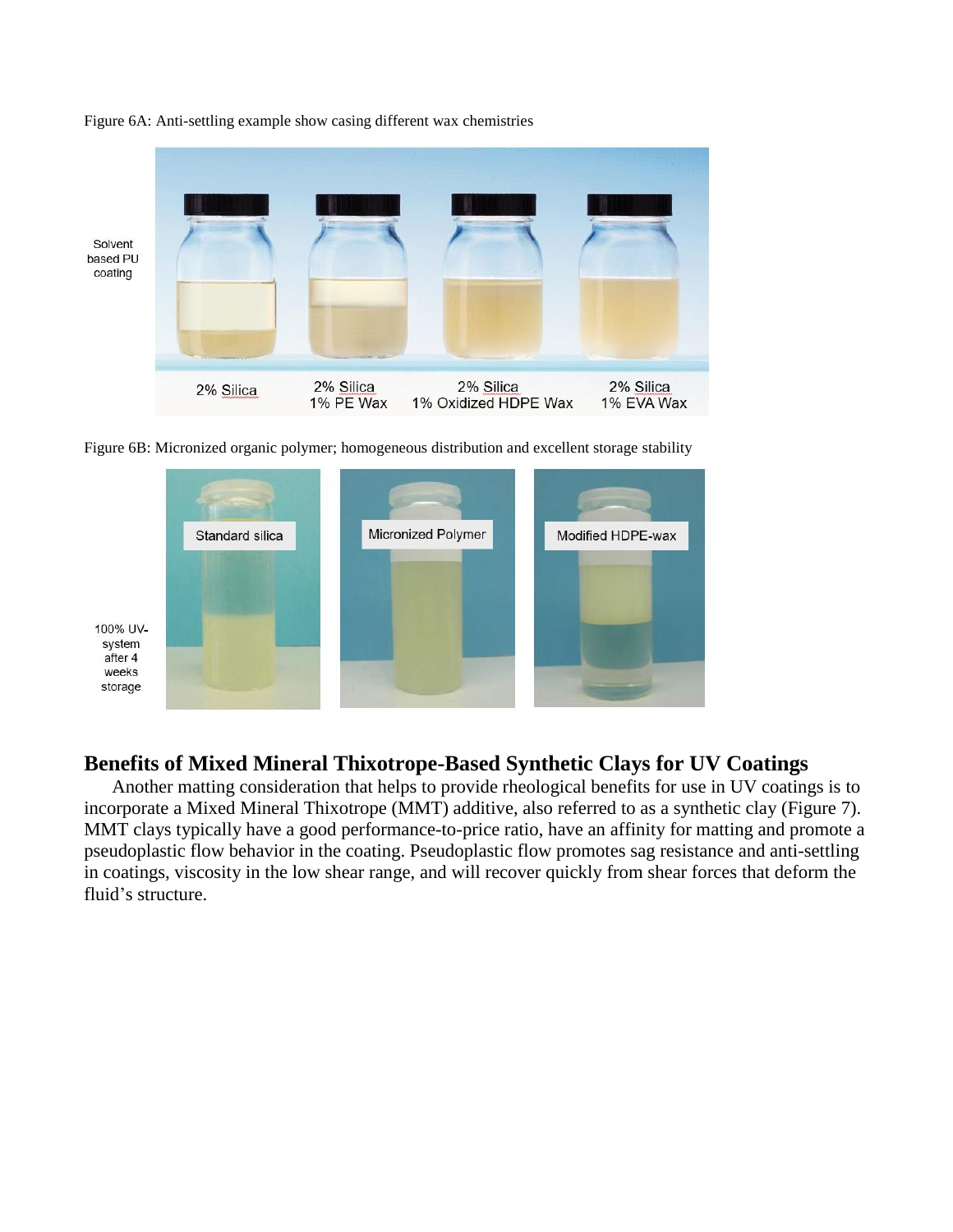Figure 7: Structural difference between montmorillonite and a mixed mineral clay montmorillonite mixed minerals



One additional, but very important feature of MMT clays is the reduction in bulk density compared to traditional silica matting agents (Figure 8).

Figure 8: Same pigment weight, different bulk densities of Pyrongenic Fumed Silica (left) vs. MMT (right)



Due to the heavier particle size density of MMT clays compared to fumed silica, they provide for less "dusting", which result in improved productivity and increased manufacturing efficiency of a solvent-free coating. Moreover, the use of MMT clays, in comparison to traditional Montmorillonite Organoclays, offer added performance improvements. They do not require a polar activator, they allow for easier activation due to the loosely packed platelets, help improve pigment orientation, and help to control the flooding and floating of pigments. MMT clay technology options exist across the polarity spectrum for non-, low, mid and highly polar coating systems, and synthetic clay derivatives exist for use in aqueous, solvent-borne and solvent-free UV coatings.

#### **Conclusion**

The ongoing advancements to hyper-branched co-polymer dispersant additive technologies plays an integral role in the successful development of ultra-low matte UV radiation cure coatings. The ability to achieve and retain Newtonian flow properties throughout the manufacturing process with addition of silica-based or other type matting agents is paramount to achieving low matte coatings. The considerable reduction in viscosity achieved by means of incorporating hyper-branched co-polymer dispersant technology allows for heavier pigment loading of silica-based matting agents. Thus, formulators can achieve low to ultra-low matte coatings with decreased processing viscosities that are capable of being applied using common industrial wood application methods such as roll-coat or spray applied finishes.